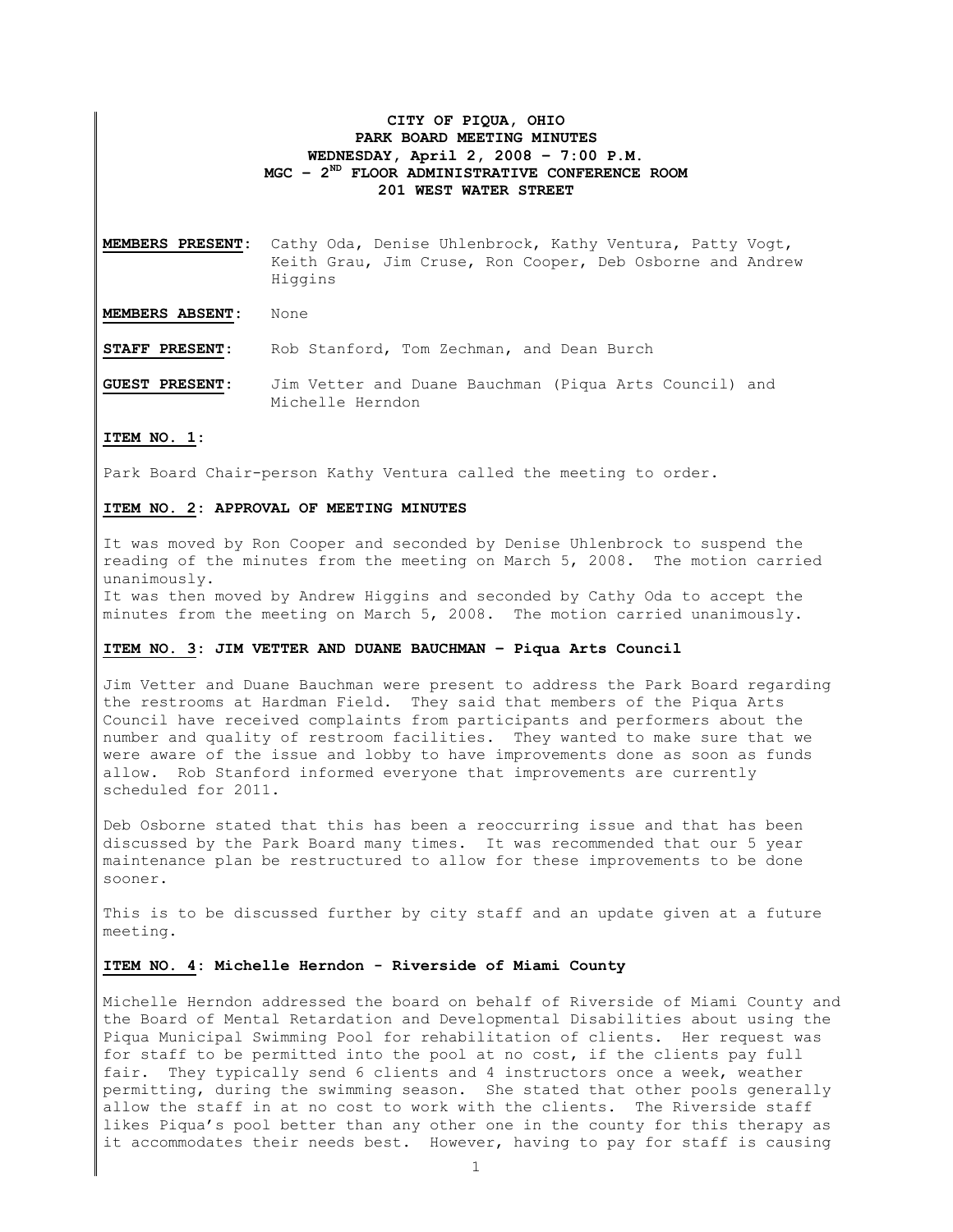a budget issue. They may be forced to use another facility if we can not accommodate them.

It was moved by Cathy Oda and seconded by Andrew Higgins to amend the pool fees to include: For institutions and agencies licensed by the State of Ohio who are using the pool to assist in therapy for disabled persons, staff members will be permitted into the pool at no cost for the purpose of assisting the disabled patrons. The total number of non-paying staff members may not exceed the number of paying clients from the agency.

The motion carried unanimously

#### ITEM NO. 5: LEATHER ASSOCIATES PARK

A video was shown of a Leathers' Park built in Cincinnati and pamphlets were passed out for review. Denise said that a \$250 deposit is necessary to start the process. Leathers Associates would provide realistic estimates of how much we could expect in donations and start the design phase. It was recommended that time be given to review the pamphlets and that this be further discussed at the next meeting.

# ITEM NO. 6: FACILITY DAMAGE

Rob Stanford informed the board that the roof of the Fountain Park Dining Hall was damaged and that it will need repaired this year. This will likely result in another project, that was planned for this year, to be delayed.

#### ITEM NO. 7: PROPOSED FACILITY RENTAL FEE SCHEDULE

Rob Stanford presented an updated proposed schedule for increasing fees for all facilities rented by the Piqua Parks system. Attached is a copy of the proposal. The previous proposal was rejected because it was too great of an increase. The new proposed fees were lower than previously proposed. Justifications associated with each facility were provided. Rob Stanford also pointed out that even with these increases the fees are still below what comparable facilities are charging.

A motion was made by Ron Cooper to approve the fee schedule with the stipulation that they would not be increased again for 2 years. The motion failed to receive a second.

It was moved by Deb Osborne and seconded by Denise Uhlenbrock to approve the fee schedule as is with no stipulations. The motion carried with 5 votes for and 4 votes against.

### ITEM NO. 8: RECREATION COORDINATOR'S POOL ADVISORY COMMITTEE

Rob Stanford presented a draft of the policy and procedures for the Pool Advisory Committee to be considered. Attached is a copy. It was requested that the Pool Manager be present at these meetings.

It was moved and seconded by to approve the policy and procedure as written with the addition of a statement that the Pool Manager will attend the meetings. The motion carried unanimously.

ITEM NO. 9: LEASING VENDING SPACE ON PARK PROPERTY